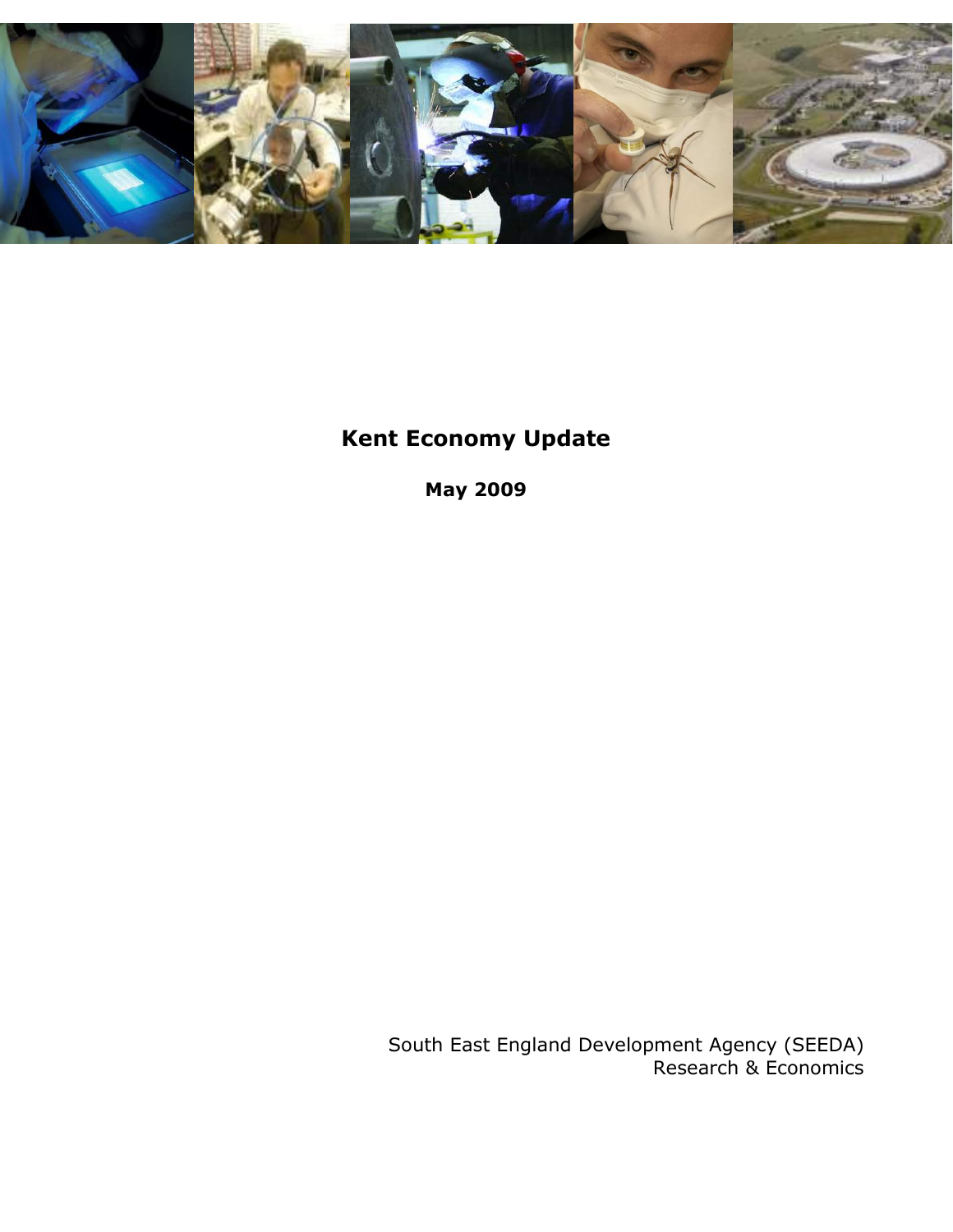A sharp contraction in industrial production and world trade. The sharp and synchronised fall in global economic activity continued in the first quarter of 2009.

World trade is estimated to have declined by around 7% in the final quarter of 2008 (see chart). Since October 2008 we have seen a sharp contraction in trade in goods and a sharp contraction in industrial production (see chart)



Survey evidence not as gloomy as last year, but the contraction in UK GDP accelerates in 2009 Q1. Towards the end of last year the evidence from a number of business surveys started to point to a slower rate of contraction in business activity in the UK and South East (see chart).



However, the latest preliminary estimates of UK GDP growth in 2009 Q1 showed that the rate of contraction accelerated from -1.6% in the final quarter of 2008 to -1.9% in the first quarter of 2009. The EU27 GDP contracted by -2.5% in the first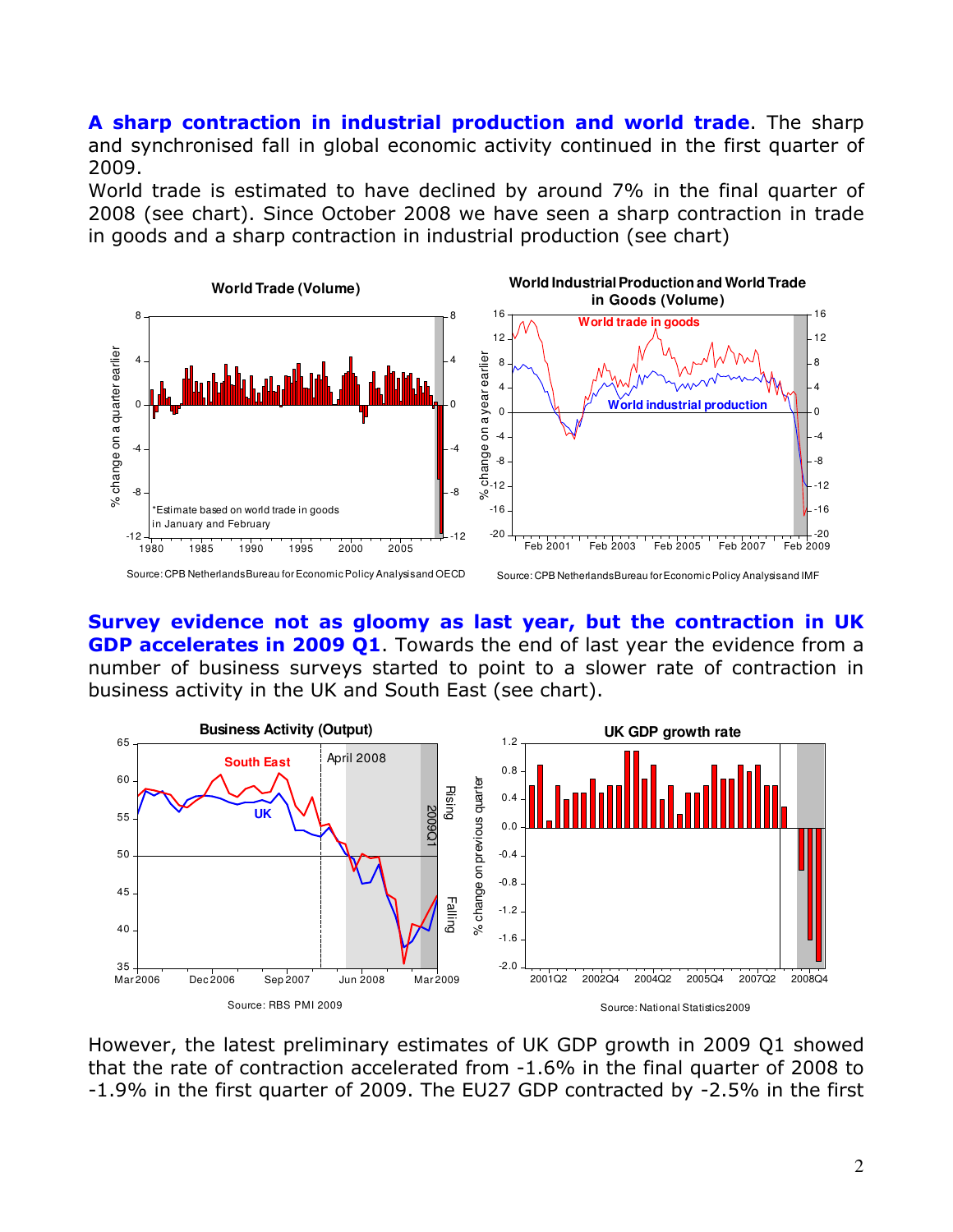quarter of 2009, with Germany contracting by -1.6%.<sup>1</sup> For the first time since 1945 the global economy is faced with a synchronised fall in global economic activity (world GDP is expected to contract in 2009 by as much as 1.5%).

Almost a third of all businesses in Kent reported worsening business **performance.** The latest survey results reveal that 37% of companies in the South East reported that their overall business performance got worse during the three months up to the end of February, against 18% reporting that their overall business performance improved (a net balance of -19%). The latest evidence suggests that the rate of contraction in Kent was similar to the South East average, with 32% of all businesses reporting that their overall business performance got worse against 17% reporting an improvement (see chart).



### Overall business performance

Crown Copyright Ordnance Survey. 'Boundary Line' 2008. License No. 100029140 Produced by SEEDA Research & Economics © All rights reserved 2009

Survey evidence for Kent points to a rate of decline in output similar to the South East average. In the three months to the end of February 38% of surveyed companies in Kent reported that their output was lower than in the previous three months, and 13% stated that it was higher, the same as the regional average (see table). $2$ 

l.

 $<sup>1</sup>$  Eurostat news release – 15 May 2009.</sup>

 $2$  120 businesses were surveyed in Kent.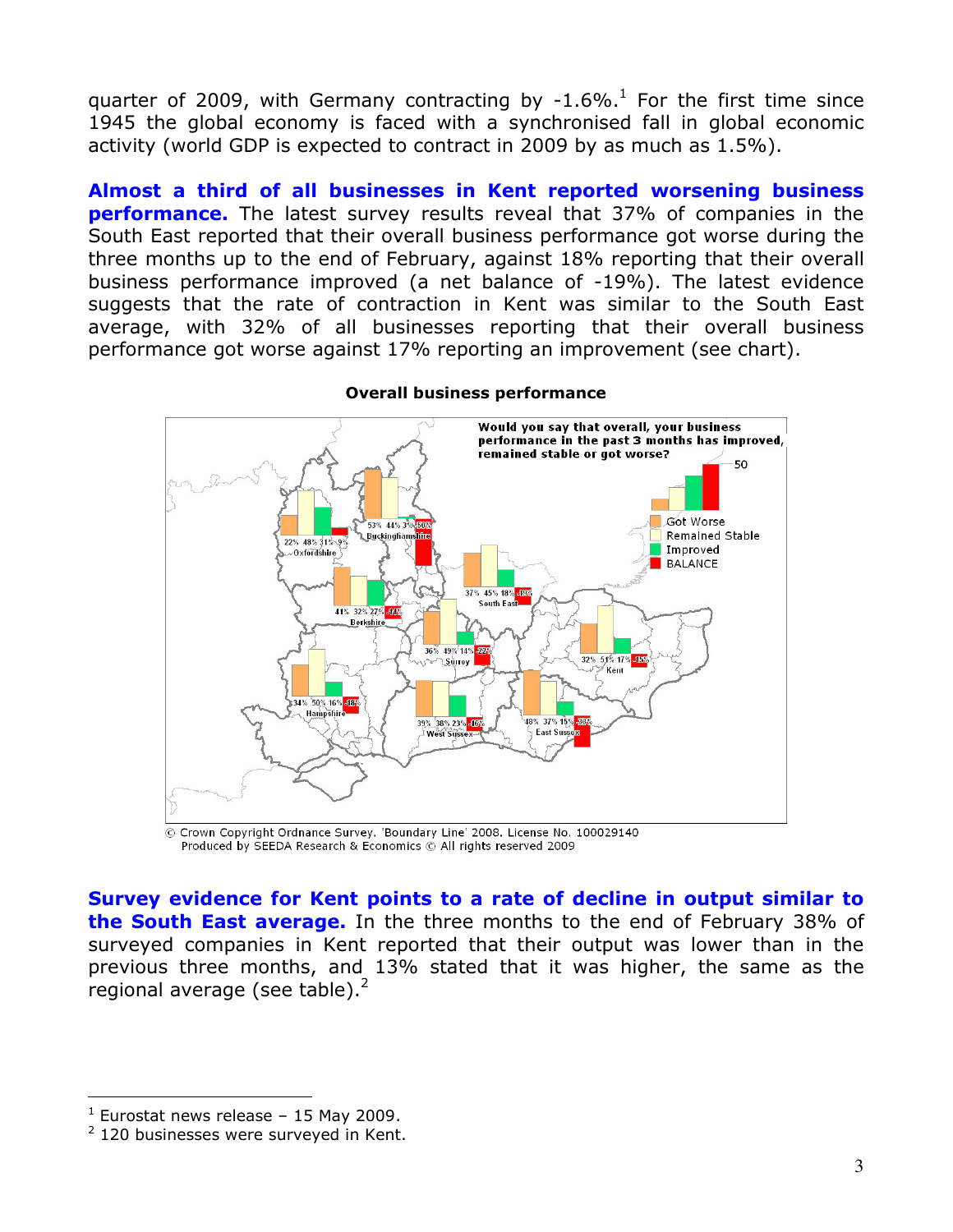|                                             | Lower         | Same                   | Higher                                 | <b>Balance</b> |
|---------------------------------------------|---------------|------------------------|----------------------------------------|----------------|
| <b>South East</b>                           | 38%           | 37%                    | 13%                                    | $-25%$         |
| Hampshire                                   | 34%           | 38%                    | 12%                                    | $-22%$         |
| <b>Berkshire</b>                            | 41%           | 33%                    | 16%                                    | $-25%$         |
| East Sussex                                 | 47%           | 18%                    | 21%                                    | $-26%$         |
| Kent                                        | 38%           | 36%                    | 13%                                    | $-25%$         |
| Oxfordshire                                 | 29%           | 36%                    | 25%                                    | $-4%$          |
| Surrey                                      | 46%           | 38%                    | 10%                                    | $-36%$         |
| <b>West Sussex</b>                          | 40%           | 33%                    | 13%                                    | $-27%$         |
| Buckinghamshire<br>$\overline{\phantom{0}}$ | 40%<br>$\sim$ | 49%<br>$\cdot$ $\cdot$ | 5%<br>.<br>$\sim$ $\sim$ $\sim$ $\sim$ | $-35%$         |

## Excluding seasonal variations, what has been the trend during the past 3 months for Volume of output

Source: Business Survey (Quarterly Snapshot), March 2009

Manufacturing and construction have been affected more than any other sector. Kent has a high concentration of employment and output in the manufacturing and construction sectors and these two sectors have reported the highest proportion (54%) of companies having experienced deterioration in their business performance over the past three months, while public sector services report the lowest proportion (24%) of companies experiencing deterioration. Redundancy notifications data for Kent shows that Manufacturing and Construction have been affected more than any other sector.



## Redundancy Notifications: January-April 2009

© Crown Copyright Ordnance Survey. 'Boundary Line' 2008. License No. 100029140 Produced by SEEDA Research & Economics © All rights reserved 2009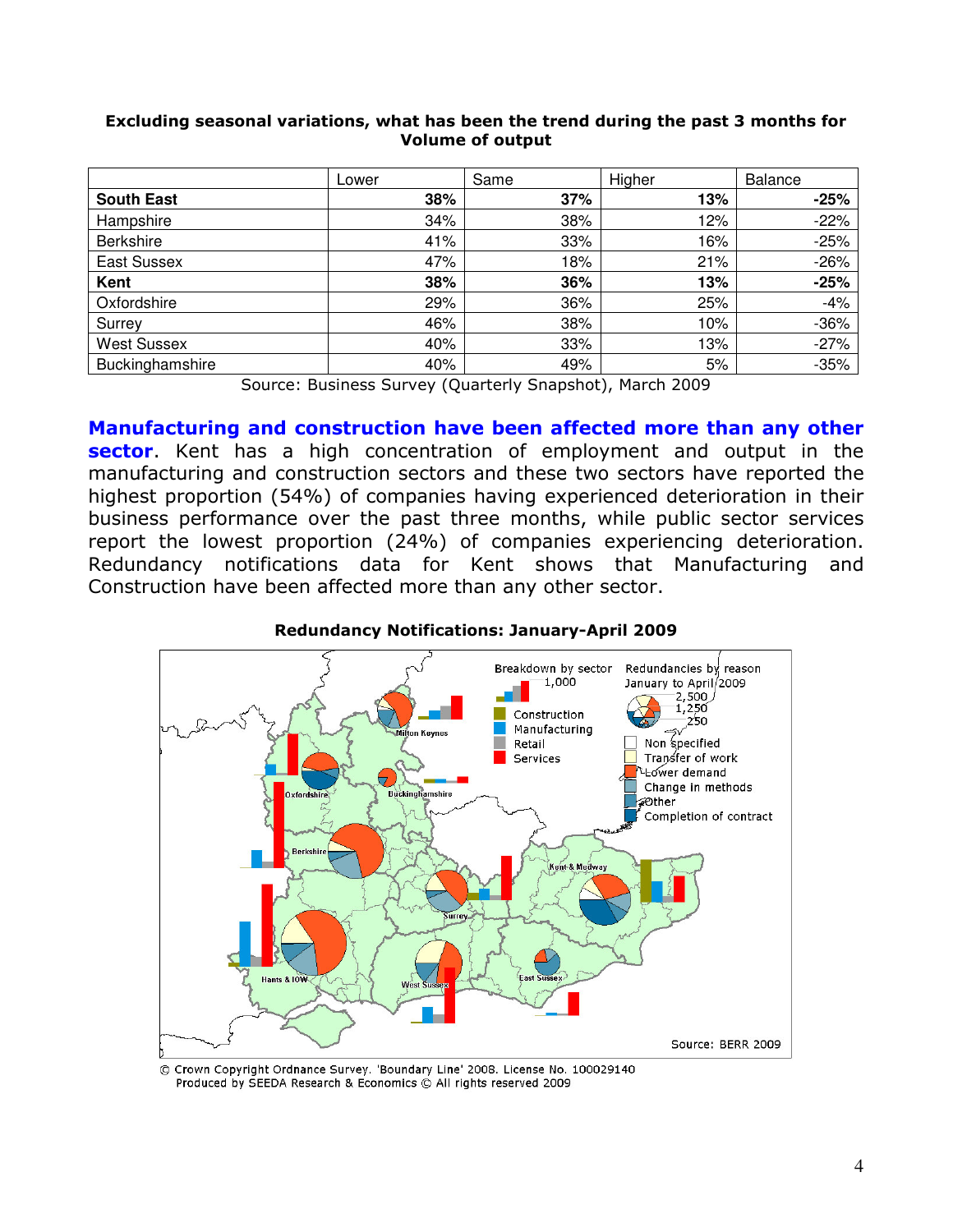Between January and the end of April there were some 21,879 redundancy notifications in the South East – 21% of those were in manufacturing and 10% in Construction. Over the same period there were some 3,216 redundancy notifications in Kent or 14.7% of the South East total (below Kent's share of South East employment). In the last quarter of 2008 Kent accounted for around 22% of all redundancy notifications in the South East. $3$ 

The latest data shows that Construction accounted for some 43% of all redundancy notifications in Kent. This is largely due to a large number of redundancies notified in April in the area around Dartford (the HQ effect - see, Regional Intelligence Snapshot – April 2009).

| <b>Sector</b>                    | Kent & Medway              | Share (%) |
|----------------------------------|----------------------------|-----------|
| Construction                     | 1401                       | 43.6      |
| Financial intermediation         | 52                         | 1.6       |
| Health                           | 151                        | 4.7       |
| Manufacturing                    | 721                        | 22.4      |
| Motor Vehicles (Retail)          | 109                        | 3.4       |
| <b>Other Business Activities</b> | 379                        | 11.8      |
| <b>Retail Trade</b>              | 212                        | 6.6       |
| Transport                        | 191                        | 5.9       |
| <b>Total</b><br>. .<br>_____ . _ | 3216<br>----<br>$\sim$ $-$ | 100.0     |

### Redundancy notifications in Kent: January – April

Source: SEEDA Estimate derived from BERR and JC+ data

Dartford accounted for some 45% of all redundancy notifications in Kent followed by Tonbridge & Malling (10.8%), Dover (10.5%) and Swale (9.5%).

**Unemployment is on the increase across the region.** Over the past 12 months the number of people claiming Job Seekers Allowance (JSA) in the South East has more than doubled, from 69,105 in April 2008 to 153,608 (NSA) in April 2009. Over the past 12 months the claimant count rate has increased from 1.4% to 3%. The number of people claiming JSA in the region is now at the highest level since March 1997 (see chart). It is still well below the January 1993 peak, but since unemployment is a lagging indicator of economic activity it is likely that unemployment will continue to increase throughout this year and possibly well into 2010.

February 2009 saw the fastest increase in unemployment in the South East on record (see chart). The claimant count in February increased by some 22,500, but since February it appears that the rate of increase has slowed. Between October and February claimant count unemployment increased by over 58,000.

 $\overline{a}$ 

 $3$  Note that this data only captures redundancies of more than 20 employees; some of the job losses are not scheduled to take place until later in 2009; and in some cases the redundancies are happening in another region but are registered in the South East because it is home to the company's headquarters.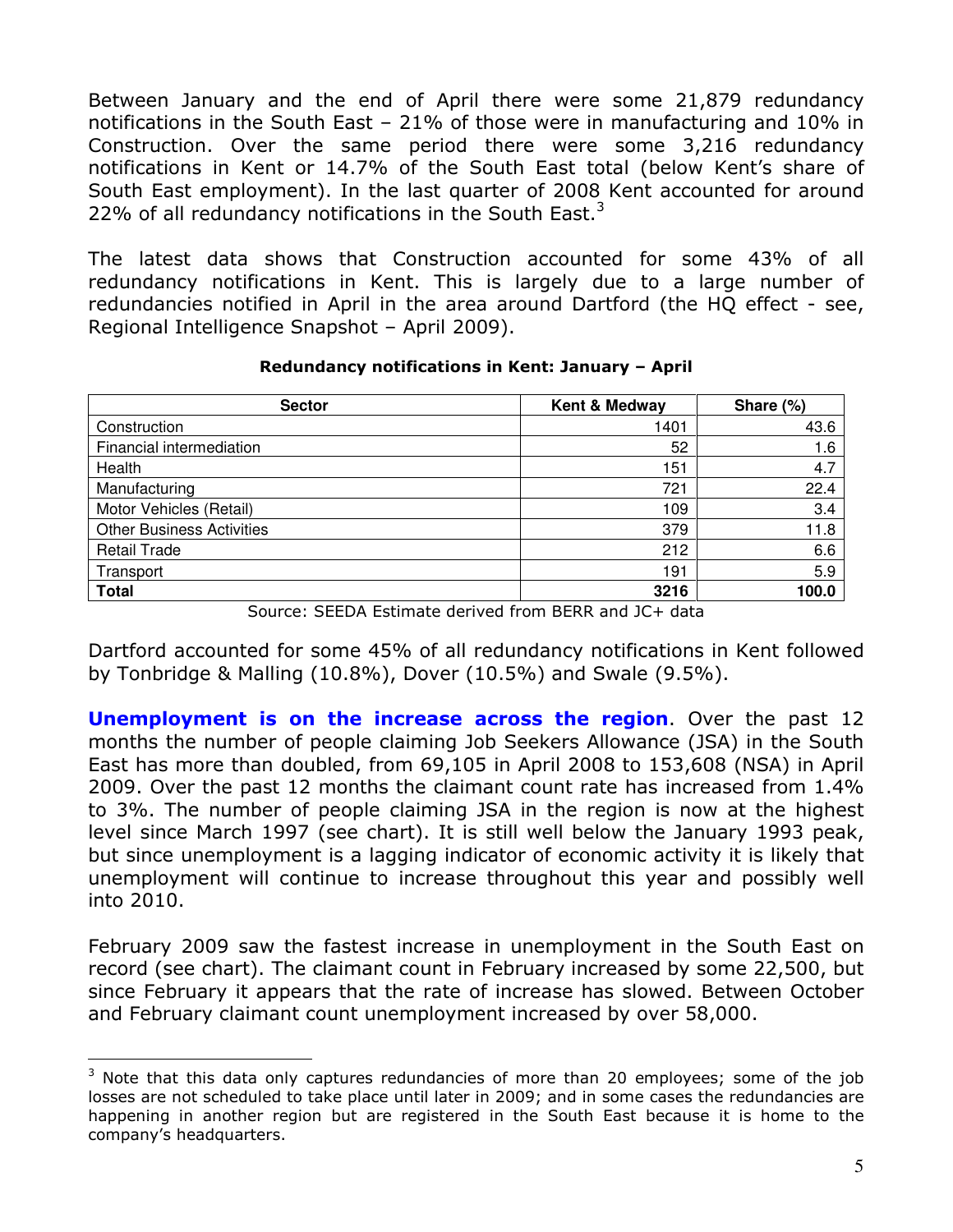

Unemployment in Kent is at its highest level since February 1998. In April 2009 there were almost 28,000 people claiming JSA in Kent, still well below the January 1993 peak. Over the past year the number of unemployed people in Kent has more than doubled (from 13,378 to 27,924). In February 2009 the number of people claiming JSA in Kent increased by 3,900, the largest monthly increase on record, but since February it appears that the rate of increase has slowed. Between October and February the number of people claiming JSA increased by almost 10,700.



Unemployment in Kent has increased faster than the South East average **over the past 12 months.** Over the past 12 months the claimant count unemployment rate in Kent increased from 1.6% in April 2008 to 3.3% in April 2009, a 1.7 percentage point increase in the rate against the South East average of 1.6 percentage points (see table). Within Kent, Thanet has seen the fastest increase in the unemployment rate, but Sevenoaks has seen the fastest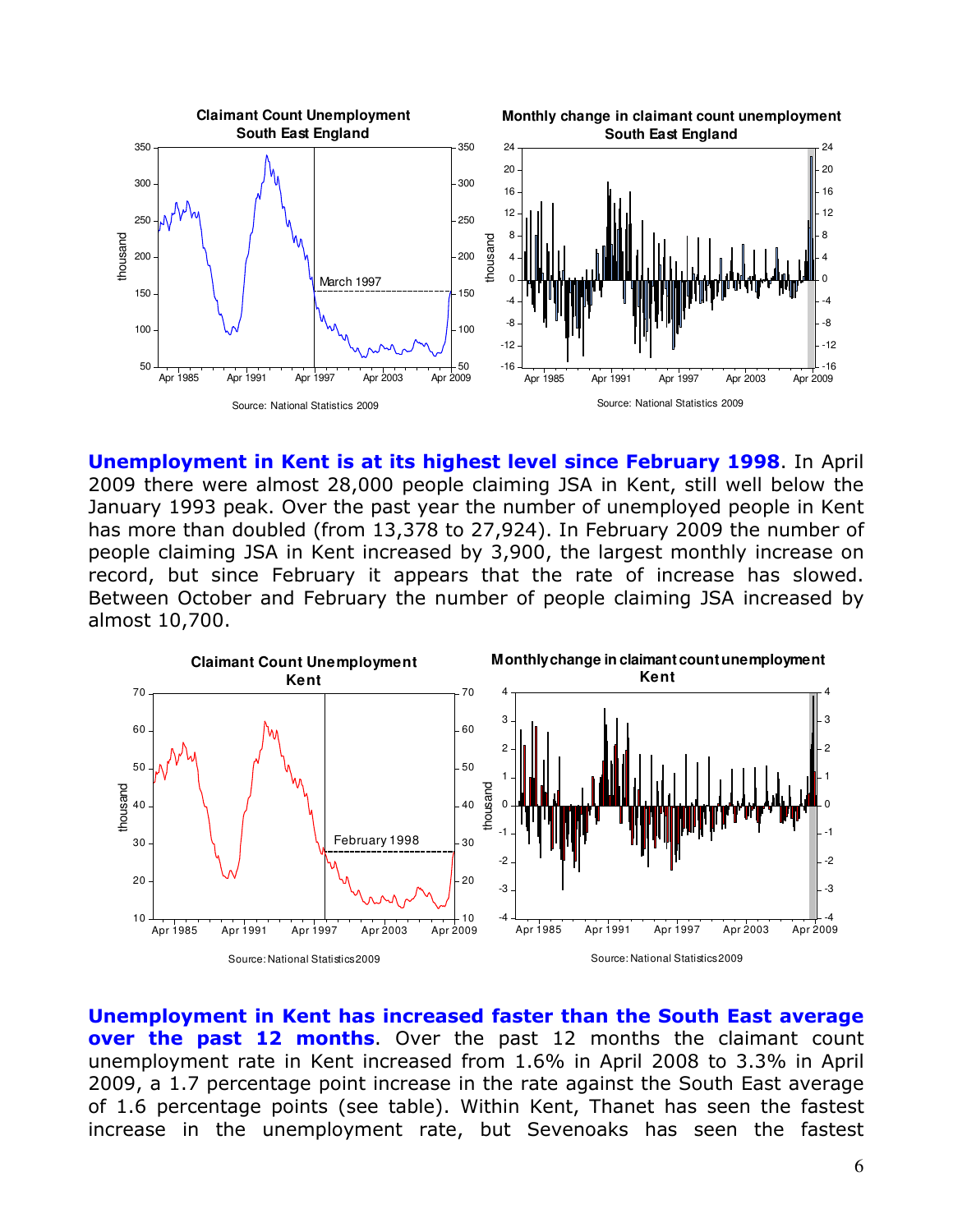percentage increase in unemployment (from just over 500 last year to 1,500 in April 2009).

|                        |        |         | Change in rate |               |               | % change in          |
|------------------------|--------|---------|----------------|---------------|---------------|----------------------|
|                        | Rate   | Rate    | (pp.)          | <b>Number</b> | <b>Number</b> | <b>JSA claimants</b> |
| <b>Local Authority</b> | Apr-08 | Apr-09  | Apr-08-Apr-09  | Apr-08        | Apr-09        | Apr-08-Apr-09        |
| Ashford                | 1.2    | 3.0     | 1.8            | 794           | 2025          | 155                  |
| Canterbury             | 1.3    | 2.7     | 1.4            | 1186          | 2432          | 105                  |
| Dartford               | 1.4    | 3.3     | 1.9            | 820           | 1901          | 132                  |
| Dover                  | 2.0    | 3.7     | 1.7            | 1242          | 2311          | 86                   |
| Gravesham              | 2.3    | 4.3     | 2.0            | 1394          | 2583          | 85                   |
| Maidstone              | 1.1    | 2.7     | 1.6            | 968           | 2413          | 149                  |
| Sevenoaks              | 0.7    | 2.2     | 1.5            | 503           | 1498          | 198                  |
| Shepway                | 2.5    | 4.3     | 1.8            | 1430          | 2453          | 72                   |
| Swale                  | 2.0    | 4.0     | 2.0            | 1601          | 3157          | 97                   |
| Thanet                 | 3.1    | 5.6     | 2.5            | 2217          | 4058          | 83                   |
| Tonbridge and Malling  | 0.9    | $2.4\,$ | 1.5            | 644           | 1660          | 158                  |
| Kent                   | 1.6    | 3.3     | 1.7            | 13378         | 27924         | 109                  |
| Medway                 | 2.3    | 4.3     | 2.0            | 3681          | 6808          | 85                   |
| <b>South East</b>      | 1.4    | 3.0     | 1.6            | 69105         | 153608        | 122                  |

Unemployment in Kent, April 2008 – April 2009

Source: National Statistics 2009

A number of backward looking indicators such as the latest preliminary estimate of GDP growth and the labour market data have been pointing to worsening economic outlook in the UK, the South East and Kent. However, over the past two months a number of forward looking indicators have started to point to an improvement in sentiment.

**Consumer sentiment is improving.** According to the latest consumer survey by GfK NOP things are starting to look up. Overall, the index is up 12 points from its low point but it is still heavily in negative territory. The component of the index measuring people's expectations for the coming 12 months has improved significantly. People are more optimistic about the outlook for the economy than at any time since August 2007, the same is true for personal finance.

According to the CBI more retailers reported a rise in sales in April than experienced a fall. The positive balance of  $+3%$  was the first for 13 months. The latest house price data from Nationwide shows that house price falls are getting smaller and the number of enquiries is on the increase (see chart).

Confidence is slowly returning in the financial markets. Banks are starting to lend to other banks and the stock markets are some 20% higher than in early March (see chart).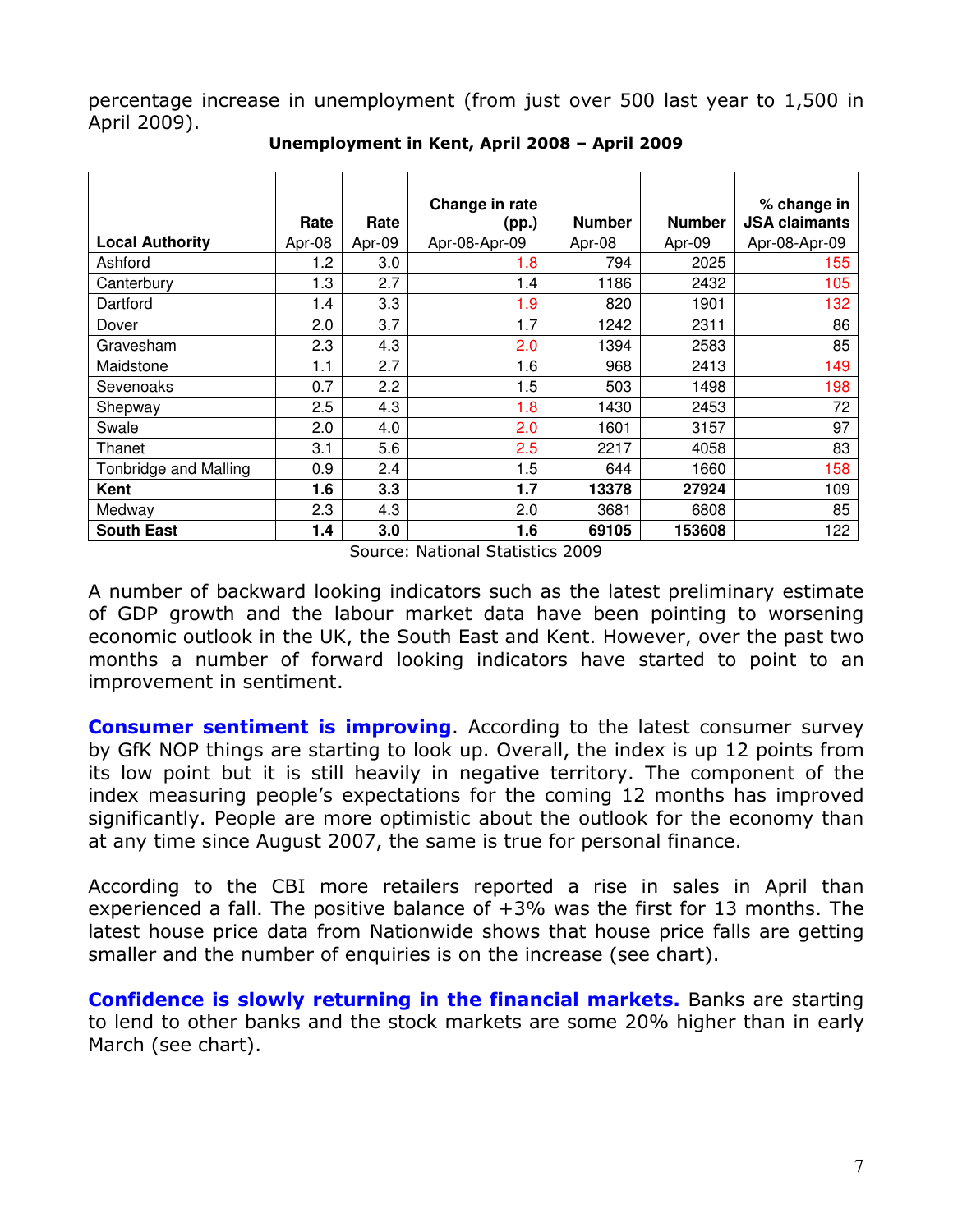

Historically, equity markets have been leading indicators of economic activity (a time lead of six to nine months from an upturn in FTSE100 to an upturn in growth). The latest stock market data is encouraging, but we have to remember that we have seen several false dawns in this area over the past six months.

Businesses in Kent are more optimistic about the outlook than **elsewhere.** In the South East some 28% of businesses expected the business climate to improve against 26% who expected the business climate to get worse (net balance of  $+2\%$ ). In Kent 33% of businesses expected the business climate to improve (the net balance of 12%, see chart). Kent had the highest net balance in the South East.



© Crown Copyright Ordnance Survey. 'Boundary Line' 2008. License No. 100029140 Produced by SEEDA Research & Economics © All rights reserved 2009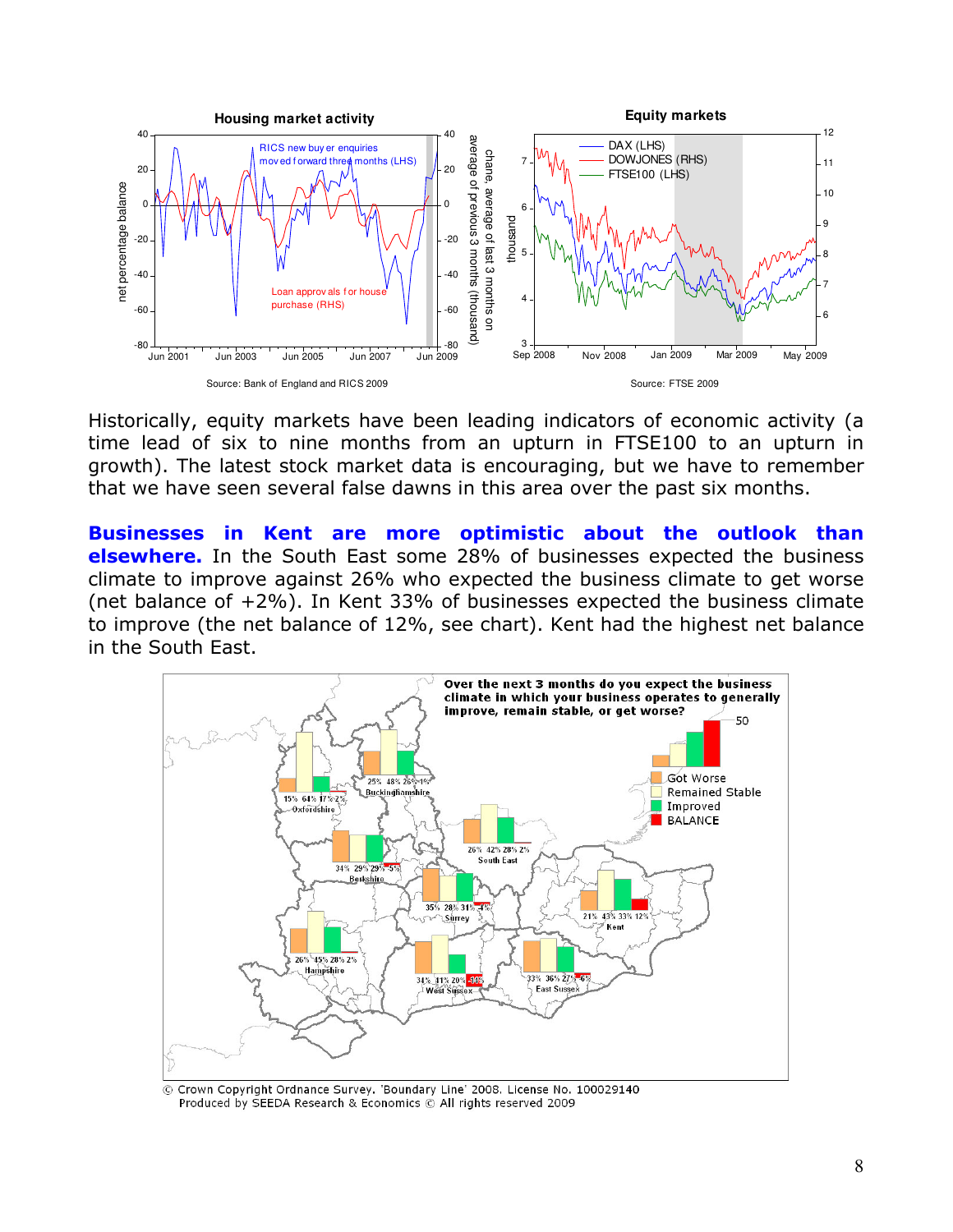In the South East some 32% of businesses expected higher volume of output against 17% who expected lower volume of output. Businesses in Kent and Oxfordshire were far more optimistic than elsewhere in the region. Some 39% of businesses in Kent expected higher volume of output against 12% who expected lower volume of output (see table).

| Excluding seasonal variations, what are the expected trends for the next 3 months, with |
|-----------------------------------------------------------------------------------------|
| regard to Volume of output                                                              |

|                    | Lower | Same | Higher | <b>Balance</b> |
|--------------------|-------|------|--------|----------------|
| <b>South East</b>  | 17%   | 41%  | 32%    | 15%            |
| Hampshire          | 16%   | 42%  | 28%    | 12%            |
| <b>Berkshire</b>   | 22%   | 42%  | 25%    | 3%             |
| East Sussex        | 20%   | 34%  | 35%    | 15%            |
| Kent               | 12%   | 39%  | 39%    | 27%            |
| Oxfordshire        | 6%    | 33%  | 51%    | 45%            |
| Surrey             | 22%   | 42%  | 26%    | 4%             |
| <b>West Sussex</b> | 21%   | 35%  | 30%    | 9%             |
| Buckinghamshire    | 18%   | 53%  | 26%    | 8%             |

Source: Business Survey (Quarterly Snapshot)

We have seen a sharp revision to GVA growth rates for 2009. Last Autumn Experian Business Strategies expected the Kent economy to contract by -1.2%, above the South East average and at the second fastest rate in the South East (see chart).



Experian have now heavily revised their national, regional and county level forecasts. Their latest forecasts (April) 2009 show that the UK economy is now expected to contract by -3.7%, faster than the South East average of -3.2%. Kent is now expected to contract at about the same rate as the South East average. Unlike six months ago, Kent is now expected to outperform a number of other counties including Buckinghamshire, Hampshire, Oxfordshire and Surrey. Experian (like the Bank of England in its latest Inflation Report – May 2009)